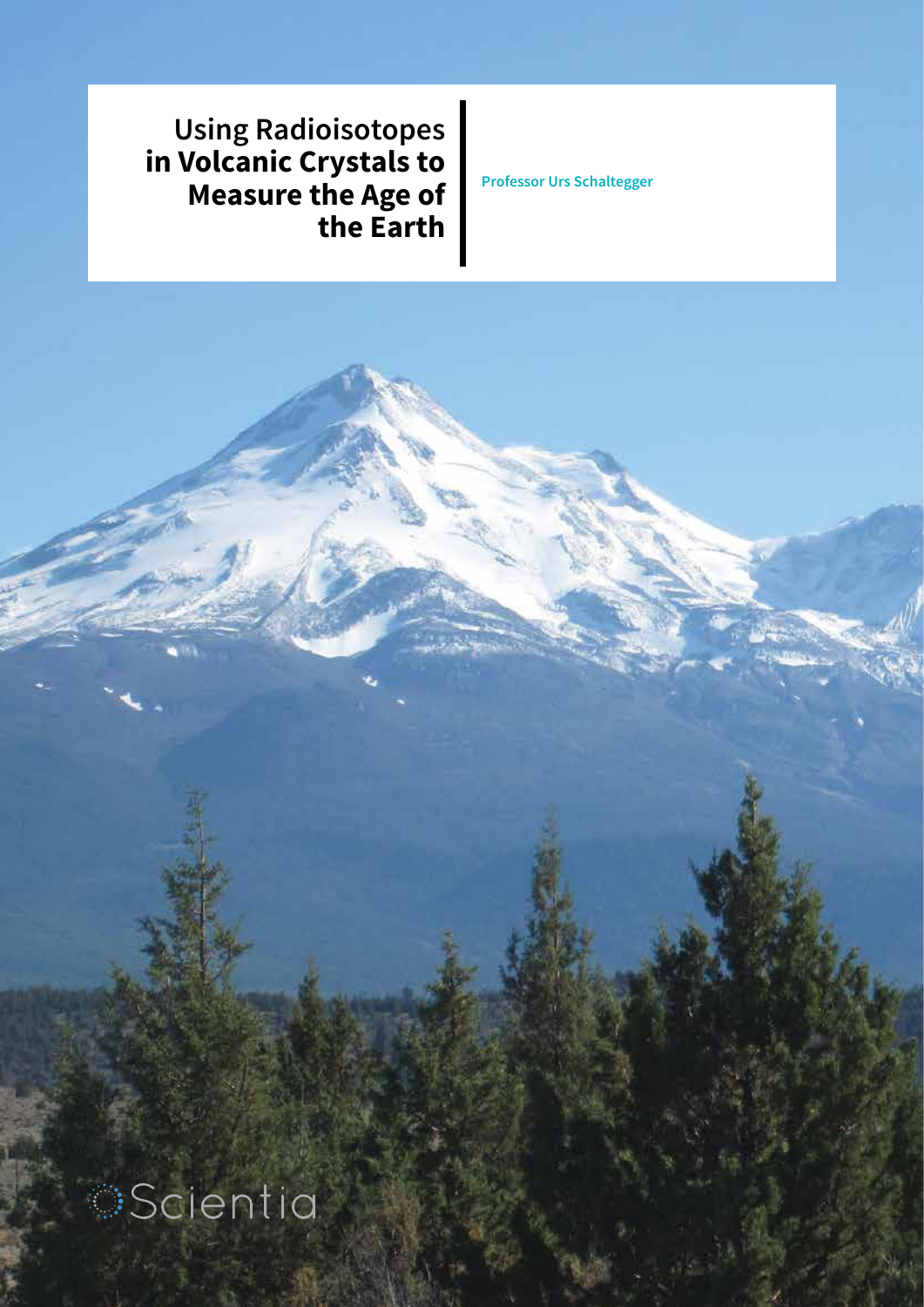Every child has asked a grandparent: 'How old are you?' Often the answer laughingly is: 'I'm as old as the hills!' Of course, this is a loose reference to a verse in the Bible in the book of Job: 'Art thou the first man that was born? Or wast thou made *before the hills?*' It follows, naturally, that the next question the child might ask is: 'Well, then, how old are the hills?' To answer that requires more than the Bible – we need science. A good place to turn to for that answer is Professor Urs Schaltegger and his colleagues in the University of Geneva's Department of Earth Sciences. They utilise the modern science of geochronology to pinpoint the exact age of 'the hills'.

Geochronology is the branch of science dealing with the age of rocks, sediments and fossils by studying chemical or physical properties of the materials themselves, rather than characteristics of the surrounding area. We commonly think of determining the age of a dinosaur bone or bones of an extinct hominid by looking at the layers of sediment in which we find it – the deeper the layer, the older the bones. But geochronologists want to analyse the material itself to determine the age. Analogous to archaeologists' radiocarbon dating of prehistoric plant and animal material by determining their level of carbon-14, Professor Schaltegger and his group dates rocks and geologic materials by measuring the decay of radioactive uranium into lead.

### **Estimating the Age of the Earth from Radioactive Decay**

For over three centuries, scientists have attempted to determine the age of the Earth. Initially, they studied proxies of the Earth's age, such as the salinity of the seas. As time passes, more material – including salt – washes into the oceans, making them saltier. If we back calculate from the rate of increase in sea salt, we can estimate how

### **USING RADIOISOTOPES IN VOLCANIC CRYSTALS TO MEASURE THE AGE OF THE EARTH**

**Professor Urs Schaltegger,** with his colleagues in the Isotope Geochemistry Group at the University of Geneva in Switzerland, analyse isotopes of Uranium and Lead found in crystals of the mineral zircon to determine the age of geologic deposits. They use this data to determine the time frame of geologic catastrophes such as mass extinctions.



long this has been happening. Clearly this is a bit dicey. When did the first ocean form, anyway? How salty was it to begin with? Was the rate of erosion always the same? Certainly we would like something more accurate. But after the French scientist Henri Becquerel discovered radioactivity in 1896, whole vistas of science opened up. And in 1911 a pioneer in geochronology, British geologist Arthur Holmes, conceived the idea of measuring the decay products of uranium in geologic material to determine the age of

the material. Specifically, Holmes looked at the radioactive decay of isotopes of uranium into lead isotopes in geologic specimens and used the known half-life of the different uranium isotopes to calculate the age of the geologic specimen. This half-life countdown of uranium actually includes two nuclear clocks:

Uranium is found in nature in two different isotopic forms, uranium-238 and uranium-235. Uranium-238 naturally decays into lead-206. This decay has a half-life of 4.468 billion years, or, as the scientists say, 4.468 gigaannus (Ga). Uranium-235 decays into lead-207, with a half-life of 704 million years, or 704 megaannus (Ma). Using both of these countdown clocks, scientists like Professor Schaltegger can measure the age of geologic material with very good

precision and accuracy, depending upon the concentrations and purity of uranium and lead in the material. Professor Schaltegger and his group at the University of Geneva are learning to read these countdown clocks to more accurately reconstruct the timing of major processes in the geologic history of the Earth.

### **Where in the World is the Uranium?**

To be able to accurately use uraniumlead (U-Pb) dating, you first have to have geologic material with appropriate amounts of uranium. Scientists have found that the favourite material is the mineral zircon, a zirconium silicate, or ZrSiO4. This mineral crystallises over time in cooling magma, deep below the Earth's surface. During these processes, zircon not only

incorporates atoms of zirconium and silica, but also impurities – among them uranium. Looking into this at the nanometre scale (a nanometre is a billionth of a meter – 10<sup>-9</sup> m) we can see that molecules within the zircon crystal lattice can be replaced by other molecules, thereby including traces of other compounds in the lattice. One of those impurities that perfectly fits into zircon is *coffinite*, the uranium silicate USiO4. Uranium is therefore found as an impurity, or a socalled 'trace element', in our zircon crystal. Importantly, what is *not* easily included as an impurity in the zircon crystal is lead – it just hasn't the right size to fit in the zircon lattice. So zircon is an ideal material that forms in the Earth with a little uranium, but almost no lead. This means any lead found in zircon millions of years after its formation wasn't there to begin with. It must be a daughter

# **'Knowing the time allows us to understand geological**

**processes. With our understanding we are able to link processes in the deep earth to what's going on at the surface.'**



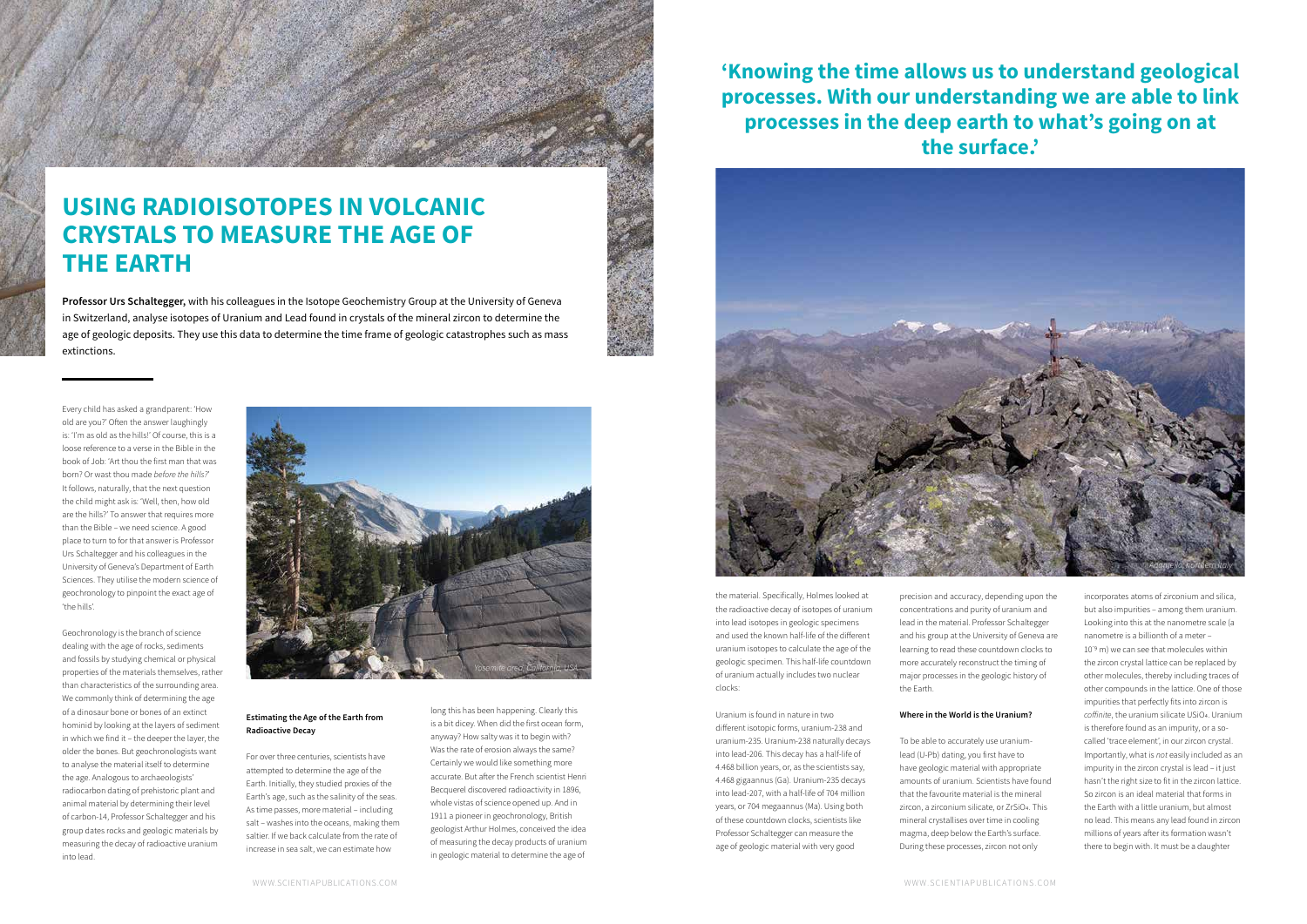product of the radioactive decay of uranium. Scientists like Professor Schaltegger can then use advanced modern technologies of isotope separation, using mass spectrometers, to measure the ratios of uranium isotopes and lead isotopes. Since we know the half-lives the isotopes, we can calculate how long ago this specimen of zircon crystallised. This is the basis for U-Pb dating.

Going back to our sea salt analogy, the erosion rate by which salt is washed into the sea can be thought of as our radioactive decay constant, while the initial salt concentration in seawater is equivalent to the initial lead concentration at the moment of zircon crystallisation.

U-Pb dating techniques can be applied to a large variety of geologic problems where the durations and rates of processes need to be precisely and accurately known. 'By knowing the process rates, we can conclude on the nature of processes and judge whether models are realistic or not,' explains Professor Schaltegger.

For example, if you obtain and date samples of zircon from different rocks of an area with magmatism and volcanism, you may be able to reconstruct the fluxes of liquid magma from the Earth's interior to the surface and this would give us a picture of the dynamics of the magma flow even though it happened millions of years ago. This information could be crucial to estimate the risk of volcanic eruptions in a certain area, or how much a magma would have been capable of forming an ore deposit, for instance one of gold or copper. If we know how old the zircon is in one area – basically, when it initially crystalised from the liquid magma – we can contrast that with the age of zircon at another site. Eventually, we might be able to draw a picture of how magmatism, volcanism, rock uplift, erosion, and even topography, evolved in response to plate tectonics.

On a planetary scale, being able to date the oldest zircon crystals of our planet allows us to measure when the earliest materials condensed when the Earth started to cool.

The long half-life of uranium-238 particularly allows us to look back literally hundreds of millions to billions of years. For Professor Schaltegger, some of the interesting aspects of our Earth's history are periods of profound disturbance of life, climate and environment during the history of the Earth, popularly termed *mass extinctions*. 'The geological record often does not allow us to prove the causality between two processes directly, a prime example being mass extinctions and volcanism,' he tells us, 'but we need to make the detour via age determination. Since geology is a "historical" science that tells the story of the earth, time is essential.'

### **Mass Extinctions are Unusually Hot Topics!**

Mass extinctions are intervals of widespread and rapid decrease in life forms on Earth. Since microscopic life is not easy to see in fossils and other geologic material, we usually talk about a decrease in multicellular life, namely animals and vegetation. Mass extinctions in Earth's history were associated with massive volcanic activity. Most people are familiar with the Cretaceous-Paleogene extinction of the dinosaurs 66 Ma ago, presumably due to the onset of a several hundred thousand year-long period of intense volcanism in the present-day area of the Deccan traps in India. This is the event that is thought to have killed off roughly three-quarters of animal and plant life on Earth. It seems that the environmentally rough conditions additionally





degraded with the impact of the 10 km diameter asteroid or comet that created the Chicxulub crater in the Yucatan peninsula in Mexico.

The temporal coincidence between mass extinctions and periods of massive volcanic eruptions serves as an argument for linking global climatic and environmental catastrophe with the sudden injection of large volumes of gases – such as carbon dioxide, methane or sulphur dioxide – into the stratosphere. These gases are either directly released from decompressing magma when it flows into the upper crust and flows onto the terrestrial surface, or they may be derived from extreme heat – sometimes over 1000°C – acting upon organic-rich sedimentary rocks closer to the surface. As such, these events resulting from volcanism are ideal targets for Professor Schaltegger's U-Pb dating strategy. Volcanoes means magma and lava, containing tiny crystals of zircon. Zircon means we have a countdown clock for dating purposes. In fact, Professor Schaltegger and his team, along with collaborators in Europe and overseas, are studying important mass extinction intervals in the history of the Earth, such as the boundary between

the Permian and Triassic 252 Ma ago, the Triassic–Jurassic extinction event, marking the boundary between the Triassic and Jurassic periods 201.3 Ma ago, and the Pliensbachian-Toarcian event – a global crisis reflected by oxygen depletion in global ocean water – marking the end of the Pliensbachian stage and the start of the Toarcian stage of the Early Jurassic period, 183 Ma ago. At the end of the Permian, some 96% of all marine species and 70% of vertebrate terrestrial species became extinct, which makes the Permian-Triassic extinction the most severe life crisis on our Earth. The Triassic-Jurassic event resulted in the extinction of roughly half of existing species and allowed the fabled rise of the dinosaurs. The Pliensbachian-Toarcian event is associated with global extinction of many groups of invertebrates such as many of the existing ammonites at that time. What Professor Schaltegger and colleagues did was compare and combine biostratigraphy data and chemical indicators of climate and biodiversity change, such as isotopic composition of carbon and oxygen, with high precision U-Pb zircon dates from the three boundaries – Permian-Triassic, Triassic-Jurassic and Pliensbachian–Toarcian.

Recent results from the research carried out by a group of scientists including Professor Schaltegger suggest that these events were associated with rapid change from an initial cool period to hotter greenhouse conditions. They reason that this transition resulted from changing gas species emitted

during the progressive thermal erosion of Earth's crust by plume activity. Their model is that initial gas emission was dominated by sulfur liberated from sulfide-bearing rock formations within the upper Earths' mantle before carbon dioxide became the dominant gas. The important conclusion from the team's analysis is that it was volcanic activity that caused massive shifts in life on Earth. Much of their reasoning is derived from the measurement of isotopes in crystals from volcanic rocks. In other words, they are explaining what happened to *life* on Earth by reconstructing the story that rocks on Earth can tell us.

### **What Lies Ahead for Those Looking Back in Time?**

According to Professor Schaltegger, he was always interested in the aspect of time in geology and was fascinated by the possibility to quantify it. 'As a second-year student I started to work in the isotope lab at University of Bern,' he tells us. 'Time is the basis for understanding geology, and I find fascinating that you can reconstruct and tell a story about the Earth – a Fairy Tale about the Earth.' The group constantly tries to improve the reliability of isotopic dates. As Professor Schaltegger explains: 'Data have to be precise, reproducible and comparable between labs and over time. Thus, coordination with laboratories at other centres is important.' Professor Schaltegger's group belongs to the EARTHTIME consortium, an international scientific

initiative aimed at accurately determining the history of the Earth through the integration of high-precision geochronology and quantitative study of geologic strata.

Their next steps will be to establish the possibility of extracting parts of zircon grains and analysing their chemical and isotopic composition, and thus their age, separately. This can give them greater accuracy in their determination of the age of a particular piece of zircon. 'We need to advance our understanding of how changes in zircon and other datable minerals react to temperature, pressure, circulating fluids and other external forces,' says Professor Schaltegger. In other words, they want to understand which processes they are actually dating - just knowing the date is only a start.

Dating geologic specimens opens the door to understanding what actually happened back there in time. Speaking geologically, for instance, give answers to questions like how and in what timescales are ore deposits formed? How are the processes deep under the Earth linked to active volcanism? How do diamond-bearing rocks come up from 150 km to 20 km depth and how long does that take? Professor Schaltegger hopes to answer these and many more questions about the Earth and its history by applying his scientific knowledge and techniques to finding out how old the hills actually are.

**The important conclusion from the team's analysis is that it was volcanic activity that caused massive shifts in life on Earth.**



*Cathodoluminescence images of a zircon crystal that shows how this mineral is growing in a magmatic liquid by adding layers of crystallised material. The difference in greyscale is indicating different chemical composition (black = much uranium; light = much Yttrium)*